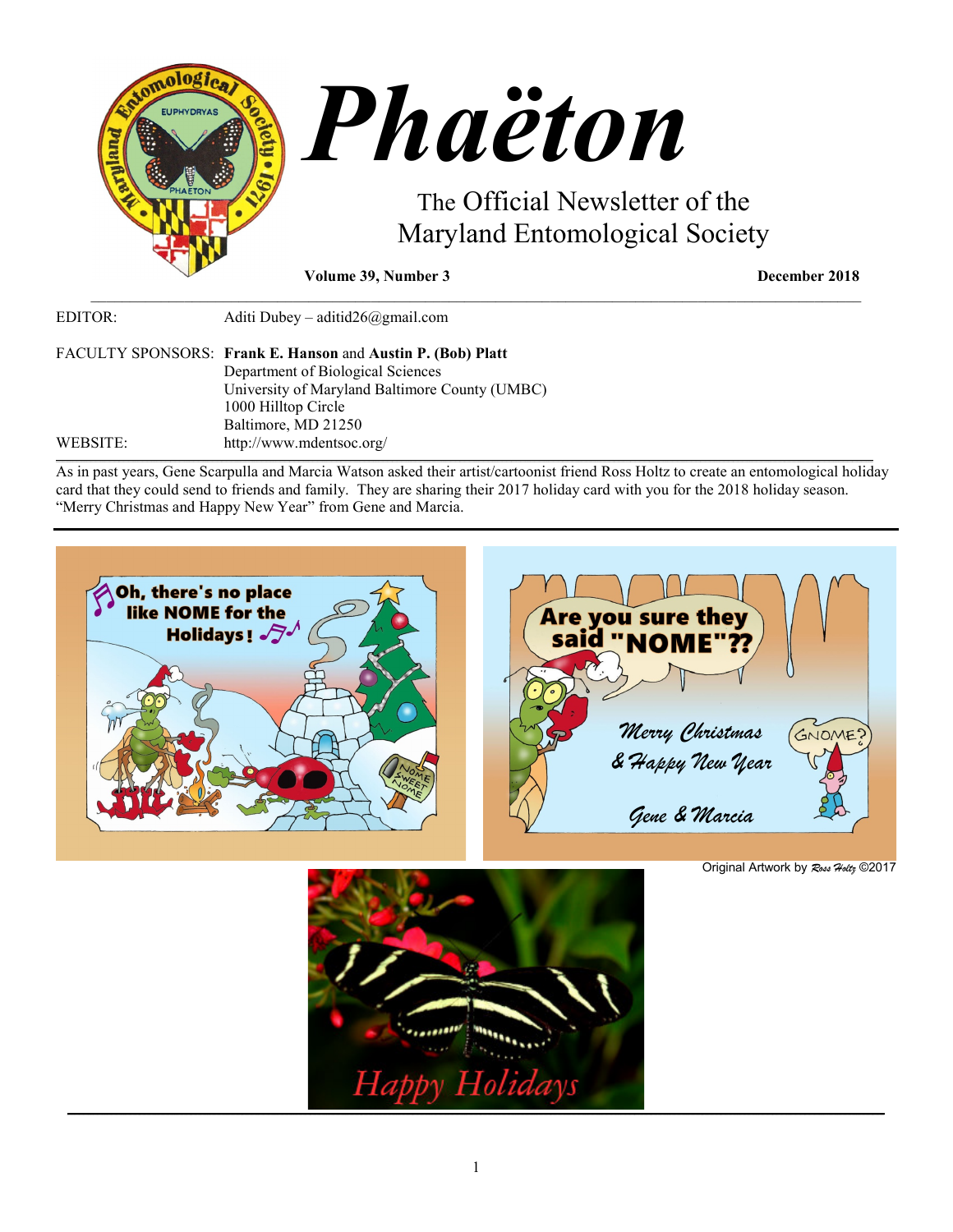#### **\_\_\_\_\_\_\_\_\_\_\_\_\_\_\_\_\_\_\_\_\_\_\_\_\_\_\_\_\_\_\_\_\_\_\_\_\_\_\_\_\_\_\_\_\_\_\_\_\_\_\_\_\_\_\_\_\_\_\_\_\_\_\_\_\_\_\_\_\_\_\_\_\_\_\_\_\_\_\_\_\_\_\_\_\_\_\_\_\_\_\_\_\_\_\_\_\_\_\_\_\_\_\_\_\_\_\_\_\_\_\_\_\_\_\_\_\_\_\_\_\_\_\_\_\_\_\_\_\_\_\_\_\_\_\_\_\_\_\_\_\_\_\_\_\_\_\_\_\_\_\_\_\_\_\_\_\_\_\_\_\_\_\_\_\_\_\_\_ HONORING MEMBER DONORS**

MES wishes to honor the following members who made charitable donations along with their recent membership renewals. These donations help with the printing and mailing of *The Maryland Entomologist*.

> Robert W. Dixon Robert B. Trumbule

# **\*\*\*DON'T FORGET TO RENEW\*\*\* \*\*\*IT'S MEMBERSHIP RENEWAL TIME\*\*\* OCT 2018 – SEP 2019 MEMBERSHIP YEAR**

Membership renewal forms were inserted in the front of the September 2018 issue of *The Maryland Entomologist*. If the date on your address label reads 2018, it is time for you to renew for the "October 2018 – September 2019" membership year. Please check that your contact information is correct and return the form along with your check (made out to Maryland Entomological Society) to: **Edgar A. Cohen, Jr.** (MES Treasurer), 5454 Marsh Hawk Way, Columbia, MD 21045

# **ENTOMOLOGICAL SOCIETY OF WASHINGTON PUBLIC MEETING**

**Thu, 3 January 2019; 7:00 p.m.** Topic: TBA Speaker: TBA National Museum of Natural History, Smithsonian Institution, Washington, DC

[http://entsocwash.org/.](http://entsocwash.org/)



# **Central Maryland Beekeepers Association**

Supporting and promoting beekeepers and the viability of honeybees in central Maryland

# **MEMBERS MEETINGS**

# **Tue, 8 January 2019; 7:00 p.m.**

Dr. Deborah Delaney, Entomology Prof. at U Delaware, talks to us about honeybee reproduction.

Members meetings are held at the Oregon Ridge Nature Center, 13555 Beaver Dam Road, Cockeysville, Maryland. Additional information can be found at:

[http://www.centralmarylandbees.org/meetings-3/membership](http://www.centralmarylandbees.org/meetings-3/membership-meeting-schedule/)[meeting-schedule/.](http://www.centralmarylandbees.org/meetings-3/membership-meeting-schedule/)

# **NEW PUBLICATION ON MARYLAND FAUNA**

*The Maryland Amphibian and Reptile Atlas* Hardcover 312 pages 106 color photos, 6 b&w illus., 255 maps, 5 graphs ISBN: 9781421425955 November 2018 Johns Hopkins University Press \$74.95



<u> Martin College and College and College and College and College and College and College and College and College and</u>

Naturalists, herpetologists, and ecologists alike agree that tracking herpetofauna is a challenging undertaking. Scientists are concerned about the decline of once-familiar species, but evidence has often been too anecdotal to support firm conclusions. To better understand the distribution of amphibians and reptiles in Maryland and forecast species' futures in a time of accelerated environmental threats, conducting a comprehensive statewide survey updating 1970sera distribution maps seemed ideal. However, this endeavor was of an impossibly ambitious scope for scientists alone to tackle. Enter the Maryland Amphibian and Reptile Atlas project, comprising nearly a thousand dedicated citizen scientists who discovered and recorded the locations of herpetofauna throughout every corner of Maryland.

In *The Maryland Amphibian and Reptile Atlas*, Heather R. Cunningham and Nathan H.present the findings of this massive undertaking. This definitive guide combines nearly 160 comprehensive new herpetological maps with historical distribution maps and in-depth species accounts. Color photos illustrate the natural history of the 89 species of frogs, salamanders, turtles, snakes, and lizards that call the state home. Essays discuss historical studies, the effects of Maryland's current climate, geology, and habitat diversity and the myriad conservation issues these animals face.

This richly detailed book represents a triumph of citizen science and the culmination of an intensive research partnership. It will appeal to both amateurs and professionals interested in herpetology, natural history, or ecology, as well as those with a special interest in Maryland's biodiversity.

Heather R. Cunningham is an associate professor of biology at Chesapeake College. Nathan H. Nazdrowicz is an adjunct instructor of herpetology at the University of Delaware.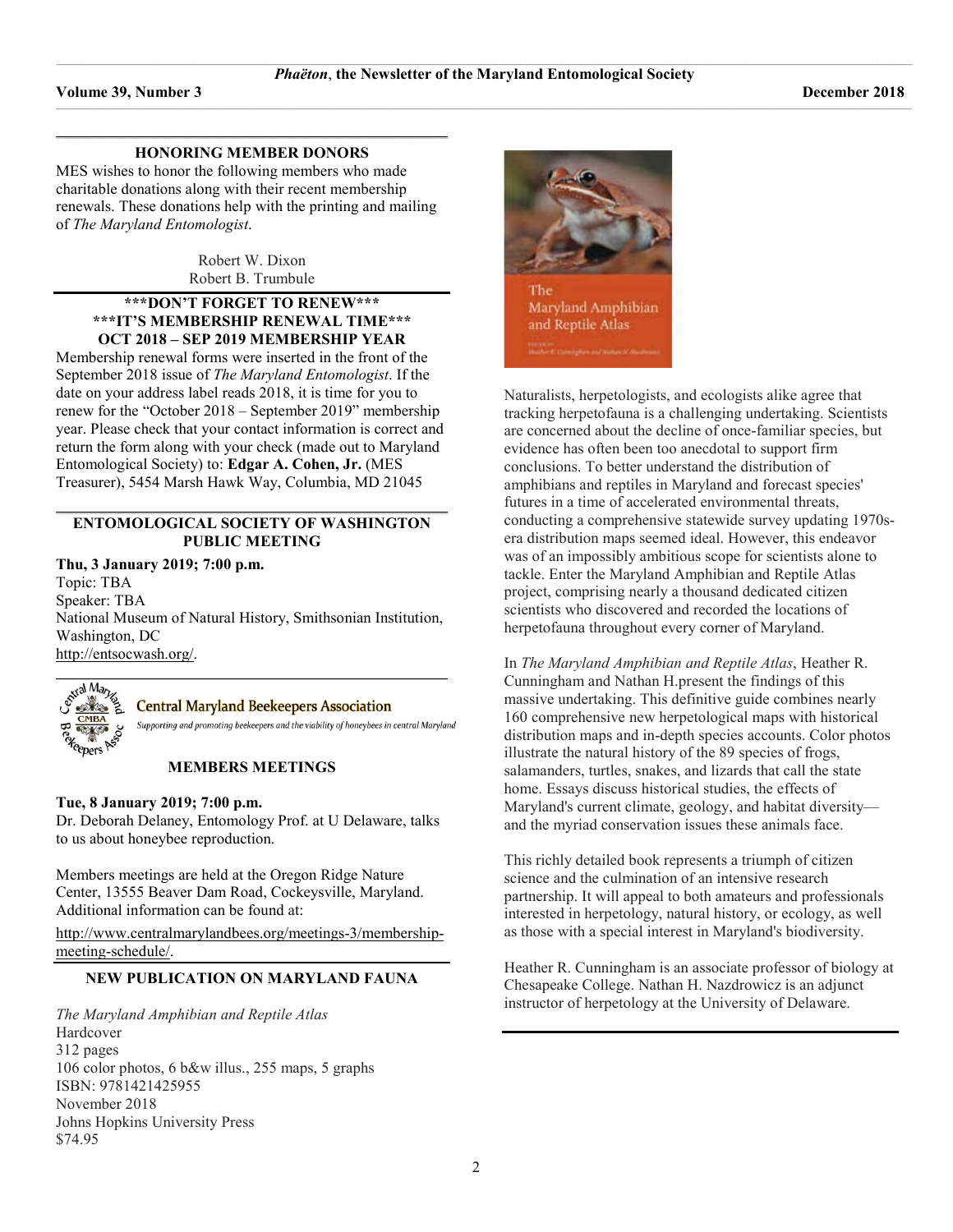#### **MARYLAND & D.C. DRAGONFLY & DAMSELFLY REPORT 2018**

Dear Maryland and Washington D.C. dragonfly enthusiasts:

The 2018 dragonfly season is essentially over. A few Autumn Meadowhawks and Familiar Bluets may still around in protected micro-habitats. Also, the last individuals of the Common Green Darners and other dragonfly migrants might still be found especially along the coast. But a couple days of sub-freezing temperatures will remove any remaining adult dragonflies and damselflies from Washington D. C. and Maryland skies.

I would like to thank each of you who contributed in some way to the data used in putting this information together. If you see where this information would be of value to someone not on the email list, please feel free to forward the information to them.

Attached should be the update of the 2018 *Odonata of Maryland & Washington D.C. Annual Report*. This report summary covers the status of the distribution of the known Maryland and D.C. odonates at the close of the 2018 field season. All new additions or changes added in 2018 are **bolded and underlined** in the attachment.

The distribution of odonates within Maryland and the District are still imperfectly known; in addition, dragonfly populations are dynamic. I will continue, hopefully with your input, to keep the odonate records for Maryland and the Washington D.C. areas. Eventually, this information will be formalized and published, so I would ask that you obtain permission if you wish to use this information for your own publications or reports.

Membership to this mailing list is easy. Anyone who continues to provide information will stay on the list as well as those that I feel benefit from this information. This information will be updated on the web whenever a new record is added. Updates of these records can be found at [http://www.marylandinsects.com/MDDCOdonateRecords.h](http://www.marylandinsects.com/MDDCOdonateRecords.html) [tml](http://www.marylandinsects.com/MDDCOdonateRecords.html) and all future "new" 2019 records will be bolded and underlined on the website page.

I also want to apologize (explain) to those who submitted records that were not incorporated into this year's data. Most of these were sight records of unexpected or difficult to identify species. Although, I will continue to ensure the integrity of the Maryland and Washington D.C. list, please continue to send in unusual sightings even though no photograph or specimen was collected. If it is truly of interest the exact location can be revisited and hopefully the sighting can be confirmed by a specimen or reveling photograph during the following year. Also, please keep in mind that even with an excellent photograph some individuals can not be identified with 100% certainty. I want to encourage photographs but

please understand that they do not equal the collection of the insect in question.

Twelve (12) new Maryland county records were added during the 2018 field season (again all new 2018 changes are bolded and underlined in the attached report). In addition, a new dragonfly was added to the Washington D.C. list. Thanks goes to Sharon Forsyth for photographing a Blue-faced Meadowhawk (*Sympetrum ambiguum*), the first ever record for Washington D.C.

Unfortunately, after a couple of good years (2011-2013) for the Potomac's population of the rare St. Croix Snaketail (*Ophiogomphus susbehcha*) it has become difficult to find. No cast skins or adults have been found for the past two years despite much effort. To see additional information on this interesting dragonfly visit: <http://www.marylandinsects.com/PotomacSnaketail.html>

There is no doubt that Maryland and the District have plenty of odonate surprises left, so please keep up the good work. Thanks for your data in 2018 and best of luck in your field work during the 2019 season.

Best of the Holidays.

Richard L. Orr Mid-Atlantic Invertebrate Field Studies 5215 Durham Rd-East Columbia, MD 21044 [Odonata457@comcast.net](mailto:Odonata457@comcast.net) [www.marylandinsects.com](http://www.marylandinsects.com/) <http://www.flickr.com/photos/dragonflyhunter/>

# **2018 ADVANCED LANDSCAPE IPM PHC SHORT COURSE**

# **Mon-Thurs, 7-10, January 2019 Entomology Department, Plant Sciences Building, University of Maryland, College Park, MD**

The annual Advanced Landscape IPM PHC Short Course is a recertification short course for arborists, landscape supervisors, IPM monitors, advanced gardeners, and others responsible for urban plant management.

Each day, the course will include a lecture from 8:00 am to 3:00 pm and an optional lab from 3.30 pm to 5.30 pm.

To find additional information and register, visit <http://landscapeipmphc.weebly.com/>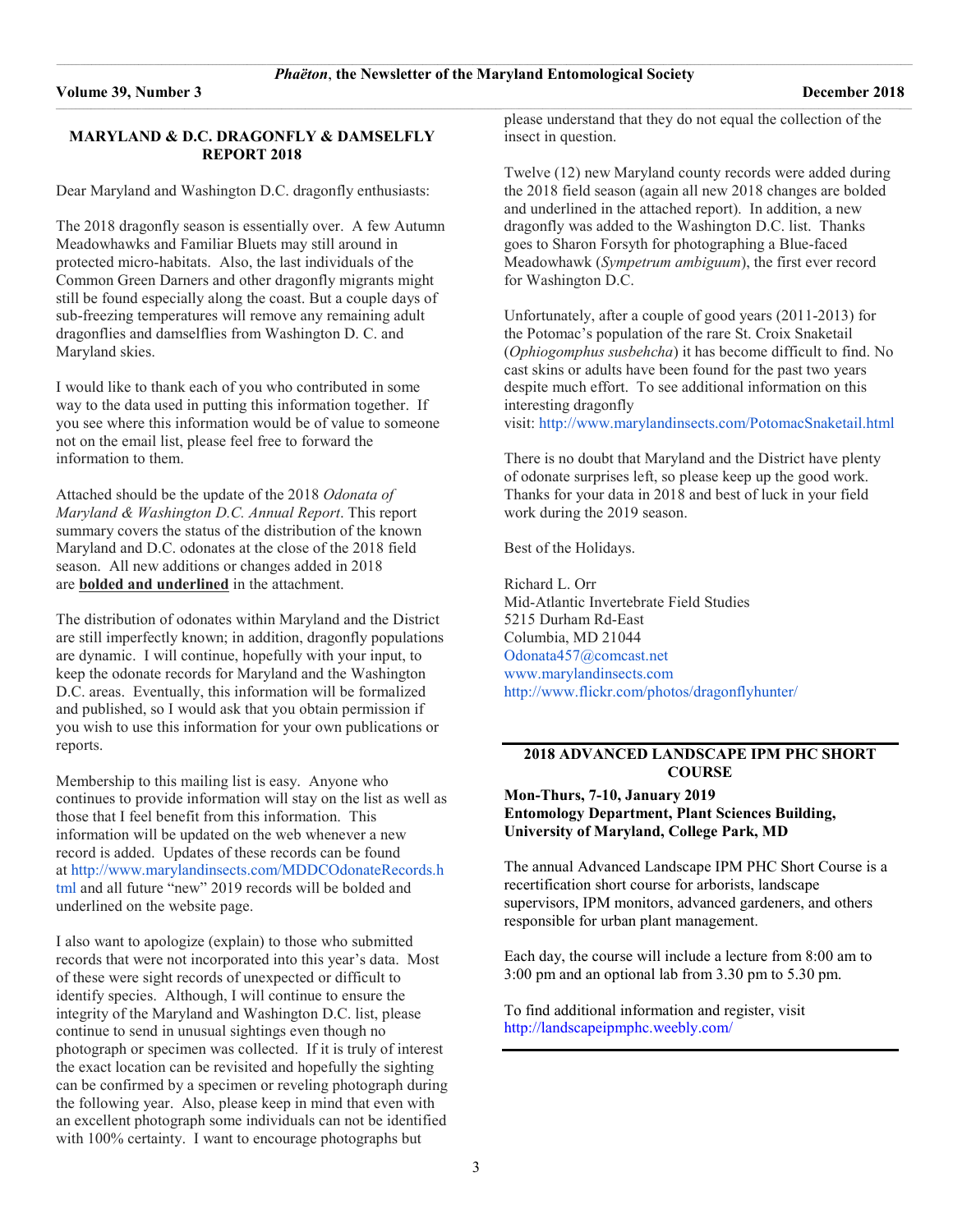# **30TH USDA INTERAGENCY RESEARCH FORUM ON INVASIVE SPECIES**

# **Tue-Fri, 8-11 January 2019 The Hotel Annapolis 126 West Street, Annapolis, MD.**

# Keynote Speakers -- Wednesday Morning

Alain Roques, INRA, Orleans, France, Emerging species and new tools to forecast future insect invasions

Jeanne Romero-Severson, Notre Dame University, Ready fire aim: millions for technology, no impact on forest health

# General Session Topics -- Wednesday-Friday

• How Urban Forest Conditions Predict and Promote Invasive Species?

• Spotted Lanternfly update

• Gypsy moth: recent findings in gypsy moth population ecology

• The socio-economic component of invasion biology In addition to the General Sessions, this year's program will include several invited and offered presentations on topics that are relevant to the issue of non-native invasive species:

• Non-native forest pest invasion hotspots

• The emergence of beech leaf disease in Ohio: Probing the plant microbiome in search of the cause

• International Symbiosis: How YOU can benefit from collaborative research on emerging forest pests

- EPPO activities on sentinel trees
- Balsam woolly adelgid in relic Canaan fir stands
- Successful Biological Control of Winter Moth
- Using the biology and behavior of the Asian longhorned
- beetle to help eradicate populations in the U.S

• Efforts to obtain parasitoids for the biological control of the species in the *Euwallacea fornicatus* species complex

Additional information can be found at:

[https://www.nrs.fs.fed.us/disturbance/invasive\\_species/interag](https://www.nrs.fs.fed.us/disturbance/invasive_species/interagency_forum/) [ency\\_forum/](https://www.nrs.fs.fed.us/disturbance/invasive_species/interagency_forum/) **\_\_\_\_\_\_\_\_\_\_\_\_\_\_\_\_\_\_\_\_\_\_\_\_\_\_\_\_\_\_\_\_\_\_\_\_\_\_\_\_\_\_\_\_\_\_\_\_\_\_\_\_\_\_\_\_\_\_\_\_\_\_\_\_\_\_\_\_\_\_\_\_\_\_\_\_\_\_\_\_\_\_\_\_\_\_\_\_\_\_\_\_\_\_\_\_\_\_\_\_\_\_\_\_\_\_\_\_\_\_\_\_\_\_\_\_\_\_\_\_\_\_\_\_\_\_\_\_\_\_\_\_\_\_\_\_\_\_\_\_\_\_\_\_\_\_\_\_\_\_\_\_\_\_\_\_\_\_\_\_\_\_\_\_\_\_\_\_**

# **SUMMER 2019 CHESAPEAKE BAY REU**

Summer 2019 Undergrad Research on Chesapeake Bay (REU), Deadline: Feb. 15

Are you looking for a summer research internship studying ocean, coastal or environmental science? I invite you to check out the Maryland Sea Grant Summer REU program. We bring upper-level undergraduate students to the Chesapeake Bay to conduct individual research projects with a scientist-mentor at the University of Maryland Center for Environmental Science. We select undergrads in many disciplines, including engineering, biology, chemistry, physics, mathematics, ecology and marine and environmental science.

Each REU fellow will receive: **\$6,000 stipend**

**Free housing at your research lab Round-trip travel expenses**

In particular, **we encourage students from colleges and universities where access to marine science and to research opportunities is limited and who are from groups traditionally underrepresented in science, technology, engineering and math.** We believe bringing together students from many disciplines, backgrounds and parts of the country makes for a more interesting and educational summer experience.

# Join us for our **12-week program from May 19 to August**

**11, 2019**. We are accepting applications through February 15. Please visit our website to find out more [\(www.mdsg.umd.edu/reu\)](http://www.mdsg.umd.edu/reu) or drop me a note at [reu@mdsg.umd.edu.](mailto:reu@mdsg.umd.edu)

Yours,

Mike Allen Maryland Sea Grant

# KEY INFORMATION:

- Program Flyer download <http://bit.ly/MDSGREU19>
- 12-week program: May 19 to August 11, 2019
- \$6,000 stipend plus housing and travel support to and from host institution

- Funded by the National Science Foundation and thus limited to US citizens or permanent residents

- Applications due: February 15, 2019

- Application and

guidance <http://ww2.mdsg.umd.edu/reu/apply/index.php>

# **2018/2019 PROPOSED MES EVENT SCHEDULE**

Regular MES lecture/meetings are held at the University of Maryland Baltimore County (UMBC) on the 3rd Friday of each of 6 months coinciding with UMBC's academic year. Proposed events for the upcoming MES membership year are:

Sep 30: Potluck Picnic

Oct 19: Dr. Mike Turrell

Nov 16: Frederick Paras

Feb 15: TBD Lecture

Mar 15: TBD Lecture

Apr 19: TBD Lecture

May 17: Members' & Students' Presentations & Elections TBD Survey/Field Trip

# **OCT 2018-SEP 2019 MES MEMBERSHIP YEAR OFFICERS**

| President                        | Frederick Paras                   |
|----------------------------------|-----------------------------------|
| Vice President                   | Philip J. Kean                    |
| Secretary                        | Janet A. Lydon                    |
| Treasurer                        | Edgar A. Cohen, Jr.               |
| Historian                        | (vacant)                          |
| Faculty Sponsors                 | Frank E. Hanson & Austin P. Platt |
| Journal Editor                   | Eugene J. Scarpulla               |
| E-newsletter Editors Aditi Dubey |                                   |

**\_\_\_\_\_\_\_\_\_\_\_\_\_\_\_\_\_\_\_\_\_\_\_\_\_\_\_\_\_\_\_\_\_\_\_\_\_\_\_\_\_\_\_\_\_\_\_\_\_\_\_\_\_\_\_\_\_\_\_\_\_\_\_\_\_\_\_\_\_\_\_\_\_\_\_\_\_\_\_\_\_\_\_\_\_\_\_\_\_\_\_\_\_\_\_\_\_\_\_\_\_\_\_\_\_\_\_\_\_\_\_\_\_\_\_\_\_\_\_\_\_\_\_\_\_\_\_\_\_\_\_\_\_\_\_\_\_\_\_\_\_\_\_\_\_\_\_\_\_\_\_\_\_\_\_\_\_\_\_\_\_\_\_\_\_\_**